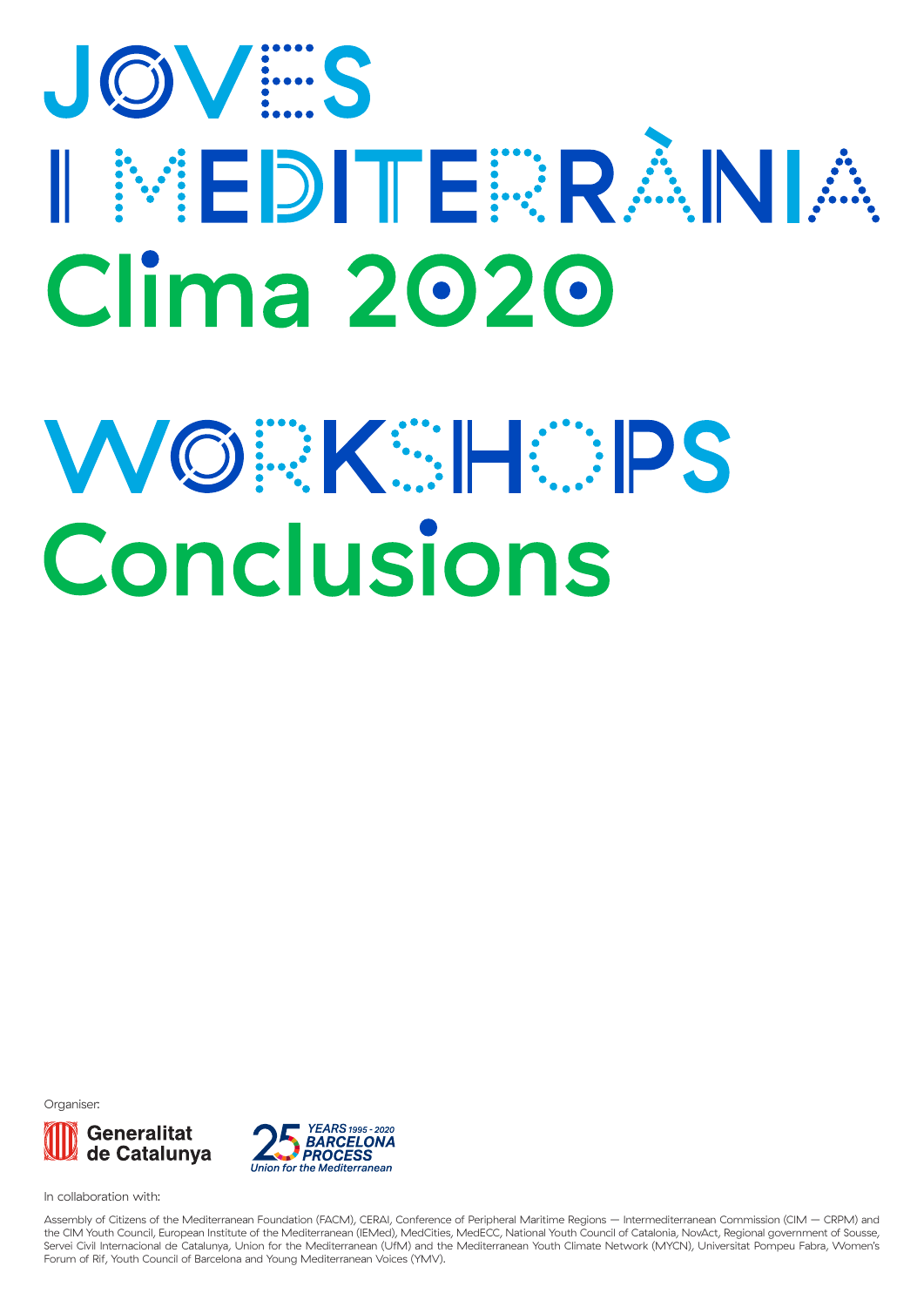## **Workshop 1. Activism, social movements and civil society**

What strategies do activism, social movements and civil society use in the struggle for climate justice? How does the battle for environmental rights relate to broader political and social demands? What forms does environmental action take in the various Mediterranean region contexts? What happens when activists operate against a backdrop of occupation and repression?

The activism workshop sought to answer all these questions by means of a conversation with Mahfoud Bashri, a Western Saharan activist with the organisation Saharawi Campaign against the Plunder of Natural Resources, and Suha Jarrar, an environmental and gender policy researcher at Al-Haq, a human rights organisation in Palestine, working on the right of access to water.

The theoretical discussion was followed by the presentation of tools, strategies and a range of methods for taking action to put pressure on political authorities and bring about social change.

Finally, the participants designed a non-violent action and a campaign to carry out at the forthcoming UN Climate Change Conference (COP26).

#### **Conclusions:**

- **→** There is considerable overlap between climate justice activism and human rights issues, in particular where repression is rife as is the case in the occupation of and conflict in Western Sahara and Palestine.
- The sustainability and effectiveness of any kind of activism or social movement hinges on the inclusion of cross-cutting issues such as social environmentalism and eco-feminism.
- Digitalisation and creativity are the foremost tools for driving the inclusion of climate-related struggles both locally and globally.

## **Workshop 2. Cities, young people and sustainability**

The workshop was hosted by Medcities and helped us to answer questions about how we can build more sustainable and inclusive urban environments and what the role of young citizens is and what kind of city they picture.

The first panel discussion brought together international and Mediterranean organisations working on issues in urban and youth policies, the fight against climate change and youth activism. The workshop's second session adopted a participatory approach to address the sustainability and inclusion of cities based on challenges, actions undertaken and key advocacy messages in relation to local governance and participation, environmental management, inclusive green urban spaces, and entrepreneurship and employment.

#### **Conclusions:**

- **→** Cities should seek to grow fairly, i.e. distributing green spaces and basic services to ensure access for all and including by ambitious promotion of accessible and smart mobility.
- **→** The human footprint is largest in cities and this is where action would be most critical. It is essential to improve efficiency in the use of core but limited resources, whether in buildings or in water and waste management.
- **→** Local governments have a key role to play in accommodating all citizens' needs and identities. Public bodies should be required not simply to hope young people will participate but rather to devise participation mechanisms tailored to them.
- Localised policies targeting vulnerable groups are crucial to ensure no one is left behind. Hence the participants called for enhancing the value of all kinds of jobs and economic sectors together with more initiatives in formal, non-formal and vocational education which should also be promoted by our cities.

## **Workshop 3. Digitalisation and innovative solutions for the climate emergency**

This workshop addressed the significance of digitalisation in the climate emergency and the role it plays in youth action. The first session, hosted by the European Institute of the Mediterranean (IEMed) and the Anna Lindh Foundation's Spanish Network, focused on the impact of digital transformation as a new need, especially in the context of COVID19. Young people from Lebanon, Tunisia and Egypt shared good practices and digital tools to face the climate emergency in their countries. The second session, organised by the Anna Lindh Foundation's Young Mediterranean Voices (YMV) programme, brought together young activists in an open discussion on different virtual and digital platform projects in the Mediterranean, highlighting the speedy take-up of new technologies, their impact on fast-tracking process of setting up action networks, and how this makes it essential for young people participation. The final session was also hosted by the YMV, presented the knowledge, tools, techniques and guidelines to be able to develop climate action projects, so that the young people could design their own proposals.

#### **Conclusions:**

- **→** The climate emergency dialogue should be driven by setting up opportunities for virtual exchange and digital tools for young people while leveraging social media platforms to reach a wider audience of activists along with policymakers.
- We need to bridge the gap between Southern and Northern Mediterranean countries which draw on the multilateral Euro-Med partnership and its youth-led digital dialogue platforms while also redressing regional disparities. When we support vulnerable local communities, we are addressing justice, poverty, equality, social inclusion and a fair redistribution of resources.
- **→** There is a pressing need to shift the global narrative and relate economic development to the climate crisis so that people come to see it as a priority and take on greater responsibility. Culture should be used as a means of communication and as a network to humanise the situation.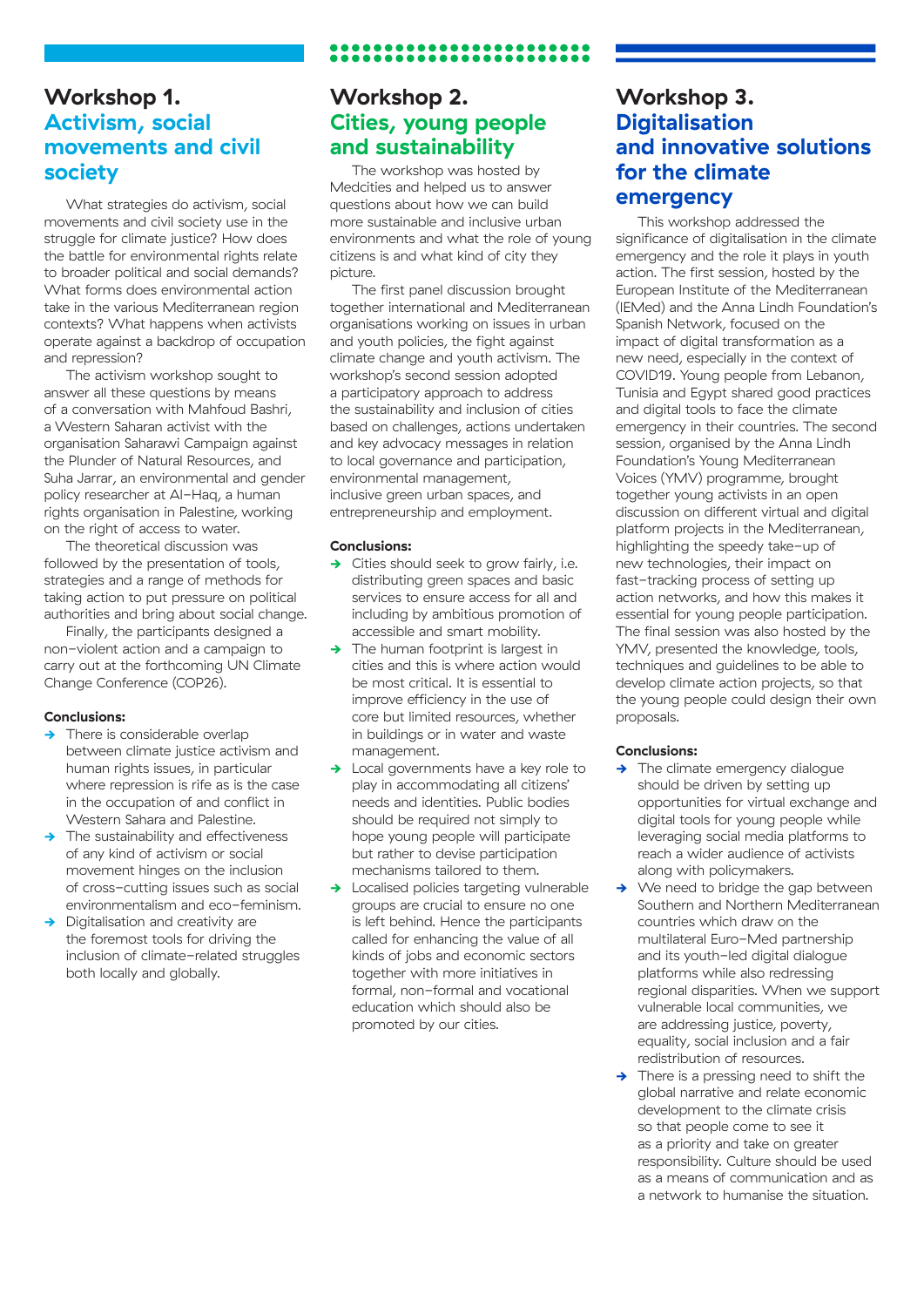### **Workshop 4. Transformative economies**

This workshop was led by a number of civil society organisations and governments from the southern shore of the Mediterranean. From their own standpoints they set out the individual and collective struggles to turn transformative economies into the economic alternative needed for a more sustainable, just and equal world.

The projects presented show that transformative economies are envisioned as an alternative economy anchored in the fundamental principles of agroecology and food sovereignty, gender and regional fairness, environmental protection, heritage recovery, good governance of the commons (natural resources and knowledge) and building on the creation of grassroots networks.

#### **Conclusions:**

- **→** As this is a new culture of responsible citizenship, a lot of work needs to be done to raise awareness and popularise this concept before setting up social and solidaritybased economy (SSE) projects. It is accordingly crucial to learn about and educate young people in the values of the SSE (team spirit, collaboration, justice, equality and solidarity).
- **→** Transformative economies are an opportunity for young people to reclaim the Mediterranean rural environment. Hence the initiatives of young rural people and enhancement of rural communities need to be bolstered by the engagement of public institutions and the implementation of public policies to drive scientific and academic research along with basic and leisure services.
- This economic model has to be included, largely through school and university textbooks, as an alternative to the mainstream economic approach. This goes hand in hand with the need to drive an appropriate and uniform legal framework which enables rural development.

## **Workshop 5. Influencing decisionmaking**

This workshop exposed the need to increase the presence and influence of young people in decision-making in three sessions. The first, organized by the Catalan Advisory Council for Sustainable Development (CADS), the MedECC network and the Pompeu Fabra University, addressed climate justice analysing the role of the scientific sector in the definition of environmental policies and the role of youth organizations and universities in mobilizing against the climate emergency. The second session, hosted by the Union for the Mediterranean and the Mediterranean Youth Climate Network, focused on the participation of Mediterranean youth in international and regional forums and their influence in the elaboration of public policies. The last session, organized by the Intermediterranean Commission (CRPM) and its Youth Council, drilled down into the reality of young people's participation in the decision-making process and the actions currently underway and the hurdles they face. Moreover, it was analysed the role of youth in the decision-making process based on actions and real obstacles, as well as identifying youth needs and solutions, some of which were added to the Forum's Climate Declaration.

#### **Conclusions:**

- **→** Young people's participation in the decision-making process is a key issue in democratic governance. As a result, the public authorities need to pay more attention to the role of formal and informal education.
- **→** Both the grassroots movement and also local and international engagement are needed and reinforce each other. Participation in regional networks and initiatives is therefore essential to ensure that real synergies are leveraged. This means that formal and informal mobilisation is crucial to shape policy-making.
- **→** Public authorities have to enhance communication strategies concerning climate policies and actions. Local and regional organisations also need support in setting up more venues for young people so as to encourage them to participate.

## **Workshop 6. Global justice, migration and gender**

The impact of the contemporary ecological crisis, which is the upshot of the capitalist system and neoliberal ideology, is global in scale. However, it falls unequally on people and regions as they bear the brunt of diverse structures of oppression such as racism, neocolonialism and patriarchy. We have consequently discussed global eco-social debt, climate refugees and eco-feminist demands while also mainstreaming an intersectional perspective and adopting a peace-building approach to conflict analysis.

#### **Conclusions:**

- **→** We need a democratic economy which addresses the inequalities between North and South. We also have to put in place an egalitarian renewable energy model, secure a 10% reduction in emissions especially in rich countries and take on board the fact that the younger generations will have to use less energy.
- **→** New and creative visions and most of all a democratic economy are indispensable when it comes to implementing a completely new model anchored in sustainability. This is because change will come not from institutions but rather from social mobilisation and civil disobedience.
- **→** The climate crisis is the outcome of a congeries of systems of oppression which have unequal consequences. Accordingly this difference should be factored in when searching for solutions and achieving real and global climate justice which has to be founded on intersectionality.